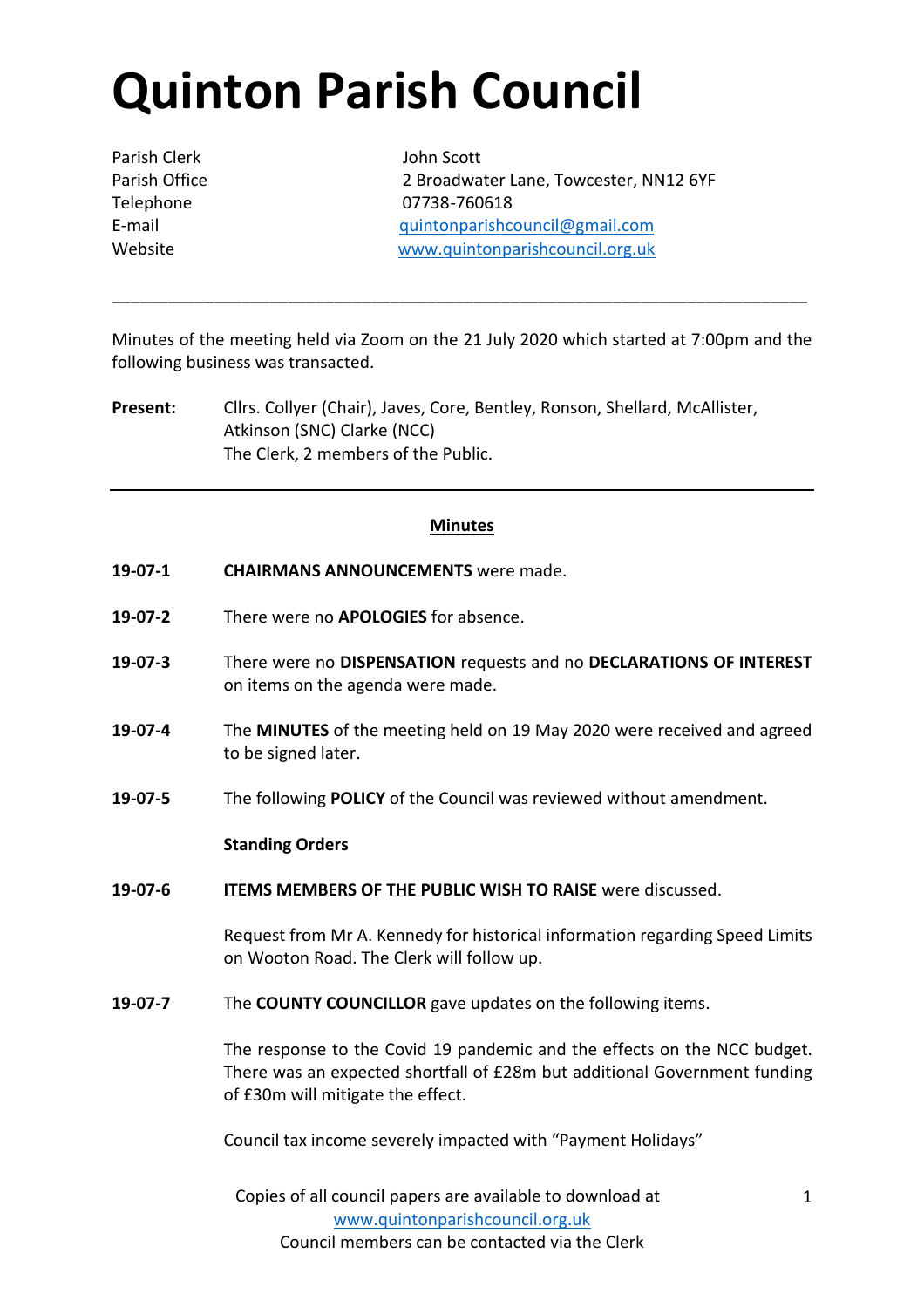A lot of work going on to be ready to implement the Unitary changes to Local Government.

Children's Services badly underfunded and resourced and a new Trust structure to be set up.

Cllr Clark contributed to other items on the agenda.

## **19-07-8 DISTRICT COUNCILLOR** Atkinson gave an update.

Ian McCord will oversee the West Northants Unitary changeover.

A lot of work going on in the background to ensure there is harmonisation in many areas such as Council Tax etc.

The Manor Oak Appeal although scheduled for 20 October has still a long way to go before it is 100% confirmed.

Local Plan 2 will be discussed and probably passed on 22 July 2020.

The Planning and Regeneration Strategy will be discussed on 16 September so if Quinton has more comments to make there is time.

Cllr Atkinson contributed to other points on the agenda.

**19-07-9** There were no **PLANNING APPLICATIONS** received in time for the agenda. **Other DOCUMENTS** were discussed and covered in the previous minute.

## **Local Plan 2 Planning Policy and Regeneration Strategy Committee Manor Oak Appeal**

Conservation Headlands was discussed, and further investigation will be undertaken by the Clerk to ascertain the extent and value of this type of signage and if it could be useful for the village.

- **19-07-10** It was **RESOLVED** that the **FINANCE REPORT** for the 3 Months to 30 June 2020, was approved and the attached **PAYMENTS** of the accounts could be made.
- **19-07-11** The **WORKING PARTY** reports were received.
- **19-07-12** The **CLERKS REPORT** was received.

It was agreed that the Hedge on the green would be laid in November as per the quotation received of £2100.

It was also agreed to continue the maintenance of the gateways and painting should commence on final completion of quotation process.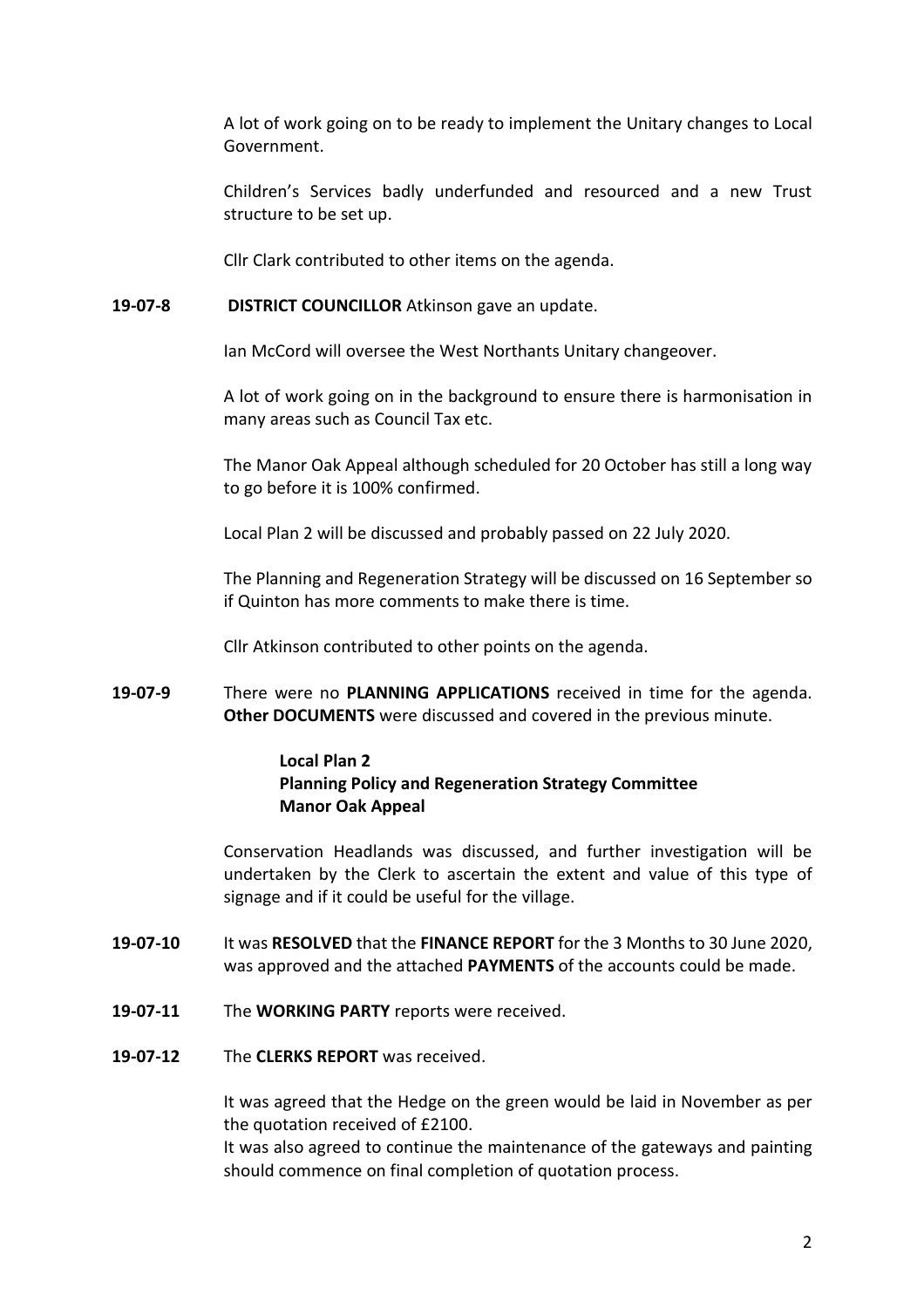# **Quinton Parish Council**

Parish Clerk John Scott

Parish Office 2 Broadwater Lane, Towcester, NN12 6YF Telephone 07738-760618 E-mail [quintonparishcouncil@gmail.com](mailto:quintonparishcouncil@gmail.com) Website [www.quintonparishcouncil.org.uk](http://www.quintonparishcouncil.org.uk/)

> It was also agreed the Clerk would follow up on the quotation for the Walnut Trees, the pruning will take place in October.

\_\_\_\_\_\_\_\_\_\_\_\_\_\_\_\_\_\_\_\_\_\_\_\_\_\_\_\_\_\_\_\_\_\_\_\_\_\_\_\_\_\_\_\_\_\_\_\_\_\_\_\_\_\_\_\_\_\_\_\_\_\_\_\_\_\_\_\_\_\_\_\_\_\_\_

It was also agreed that the Clerk would follow up and find a suitable location to replace the Street Light at Manor Cottages.

It was also agreed to move the Rubbish Bin on the corner of Preston Deanery Road and Wootton Road (Next to the seat) by approximately 3m to be away from the seat. Consideration should be given to access for grass cutting.

It was also agreed to re-furbish or replace the seat under the Walnut tree which is a memorial to Si Dix. The council will take over the ongoing maintenance of the seat.

**19-07-13** The **COMMUNITY FUND** was reviewed, and it was **RESOLVED** that the funds would be made available for the following projects.

| Gateways       | £3,500 signs and £500 for painting |
|----------------|------------------------------------|
| Picnic Benches | £1,100                             |
| Play Slide     | £4,000                             |
| Hedge Laying   | £2,100                             |

- **19-07-14** Other **MEETINGS ATTENDED** were reviewed and it was agreed to have a more detailed discussion on NACRE event at the next meeting.
- **19-07-15** The **CORRESPONDENCE / CONSULTATION DOCUMENTS** were reviewed, and it was **RESOLVED** pay the annual SNAST subscription of £20.00.

It was also agreed that the dispute regarding the hedge at Chestnut View was, at this stage, not something the council should be asked to resolve. When a planning application is submitted the council will review the application on its own merits and make consideration accordingly.

The Planning Application for the land east of East Lodge Farm was discussed at length and it was agreed that the Clerk will collate all the available information